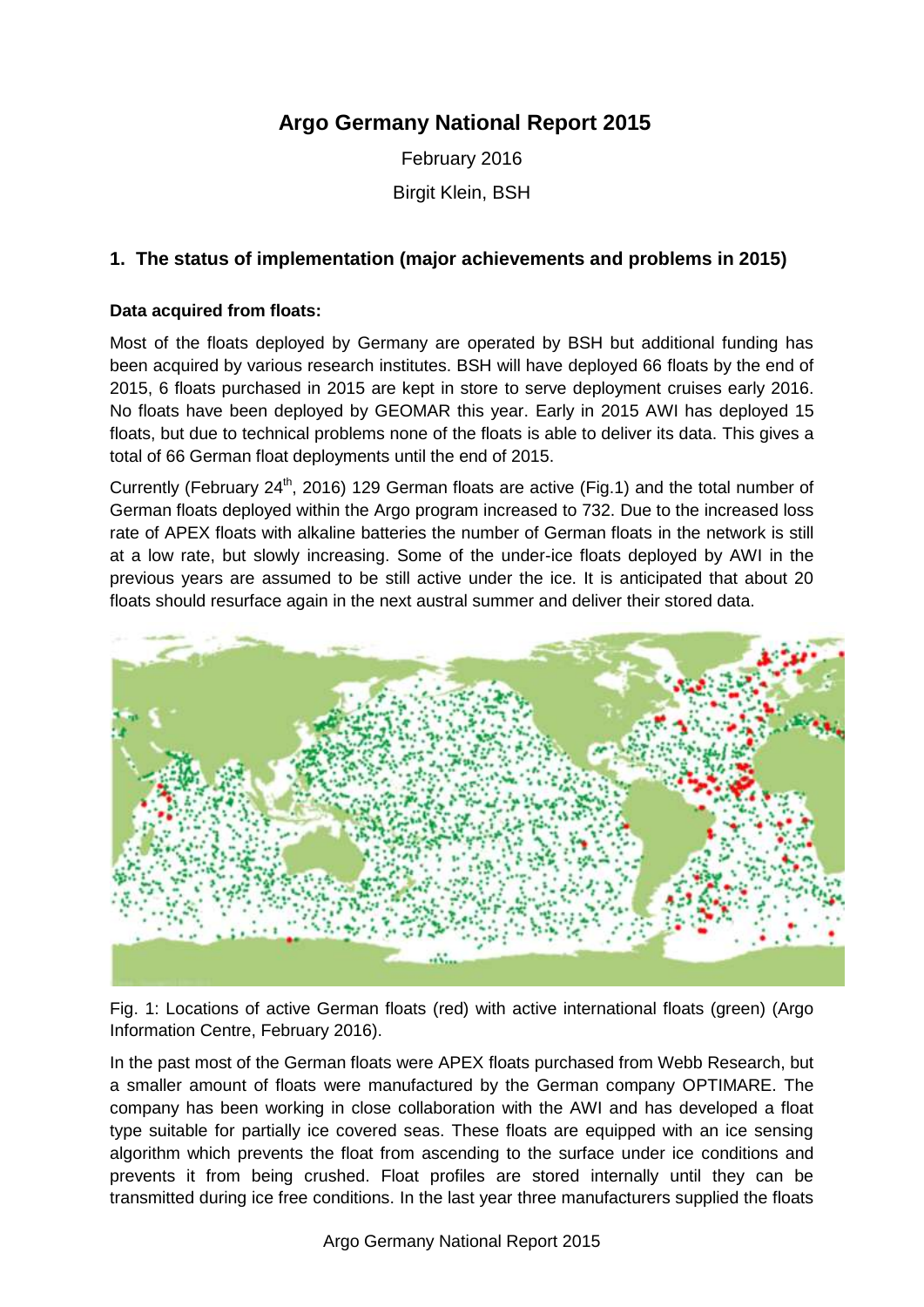purchased by BSH: ARVOR floats from NKE, NOVA floats from METOCEAN and APEX floats from TELEDYNE/WEBB. Additionally 11 APEX floats were supplied by TELEDYNE/WEBB as replacement for floats which had problems with their alkaline batteries.

We had discovered major technical problems with the alkaline batteries in our APEX floats deployed since 2010. Until September 2015 more than 60 floats expired early with life cycles of about 700-800 days. The technical data send back from the floats indicate a sudden loss of battery voltage to values of around 7 volt during the last profile and increased battery consumption during the previous cycles. We had contacted TELEDYNE/WEBB about the problem and it was discovered that the floats were experiencing 'energy flue' because of a design change in the floats. As a possible fix against the premature fail of the entire battery pack due to failure of an individual alkaline battery a diode had been installed in the design in 2004, but was removed again in 2009/2010. WEBB/TELEDYNE had offered 14 floats in compensation for the malfunctioning floats in 2014 and 11 floats in 2015.

All of the German floats deployed in 2015 are standard TS floats. Deployment was carried out mostly on research vessels but also with the help of the German Navy in areas which are difficult to reach with research vessels such as the western Indian Ocean. The scientific research vessels comprised Canadian, German and UK ships. The deployment locations for 2015 are shown in Fig. 2a-b.



Fig. 2a-b: Deployment positions in 2015 in the Atlantic (left) and the Indian Ocean (right). At positions marked in red the deployment has already been carried out and those in blue will be achieved until the end of the year.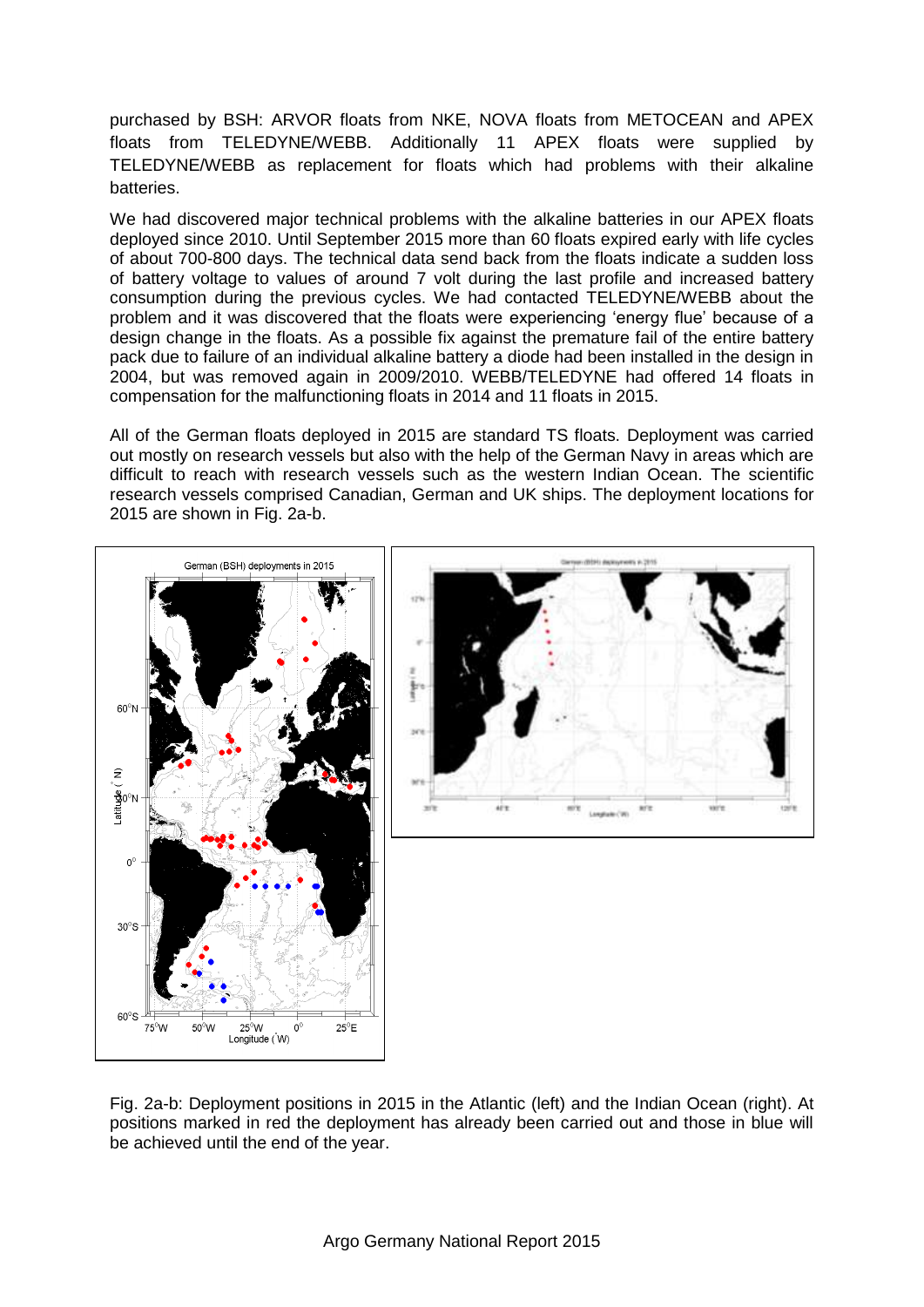Germany has continued to work in the new European Research Infrastructure Consortium EURO-ARGO-ERIC which was established in July 2014 in Brussel by 9 founding countries (France, Germany, United Kingdom, Italy, Netherlands, Norway, Greece, Poland and Finland). It is planned to coordinate the deployments for 2016 at the European level and this could invoke changes to the proposed plans. GEOMAR and AWI are members of the EUfunded ATLANTOS project and will deploy deep-floats and bio-Argo floats within this project.

# **2. Deployment plan for 2016**

The deployment plans for 2016 will comprise at present about 53 floats from BSH in the Atlantic, the Nordic Seas, Indian Ocean and the Southern Ocean and consists of floats purchased already in 2015, funds from 2016 and warranty floats (Fig. 3a-e and Fig. 4a-e). The priority of our deployments is grid completion and extension of the core Argo array into the seasonally ice covered oceans in the Nordic Seas and the Southern Ocean. We have received 9 additional replacements by WEBB/TELEDYNE for floats which died of energy flue in 2015. Contacts with researchers on potential deployment cruises have been established and agreement has been reached on the possibility to deploy floats. The German Navy has been contacted again about potential deployments in the Indian Ocean during their regular survey operations. The AWI is planning to deploy about 22 floats during the Polarstern cruise PS103 in December 2016-February 2017. No deployments are planned yet for 2016 by GEOMAR. But GEOMAR is partner in the ATLANTOS consortium and will be involved in the deployment of deep floats as part of the pilot study in the Atlantic.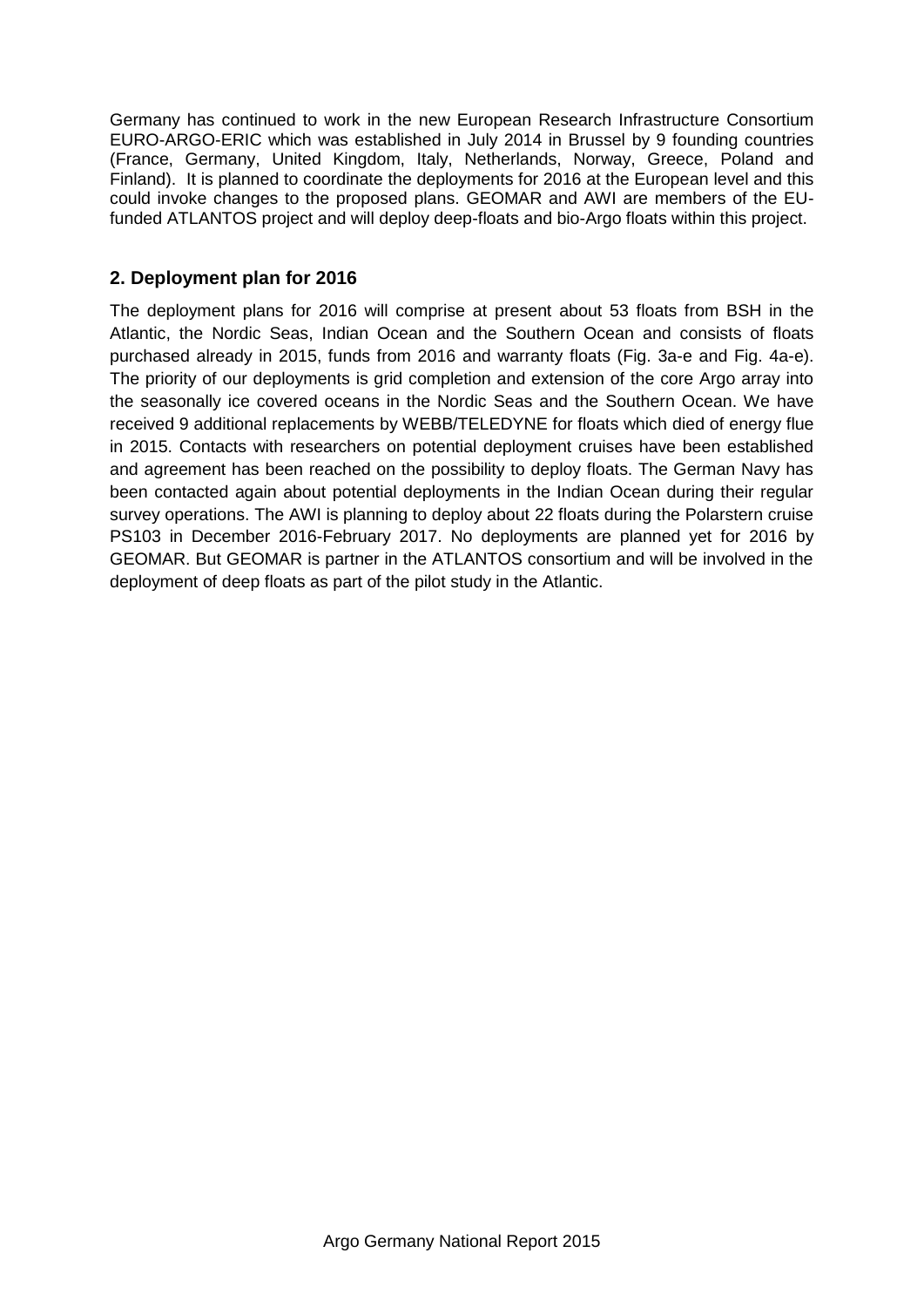

Fig. 3: a-e: Planned deployments of 24 floats in the North Atlantic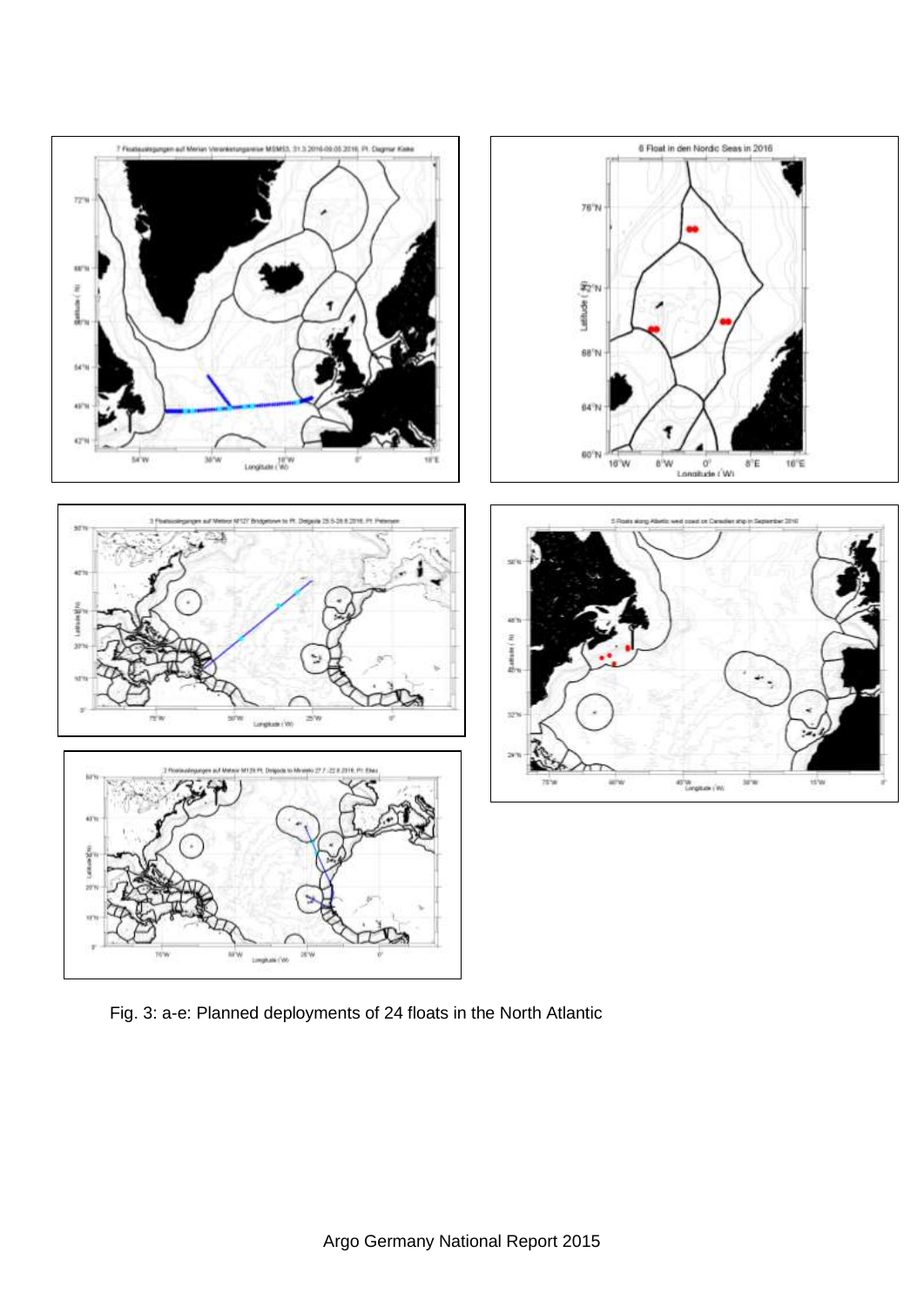

Fig. 4: a-e: Planned deployments of 22 floats in the South Atlantic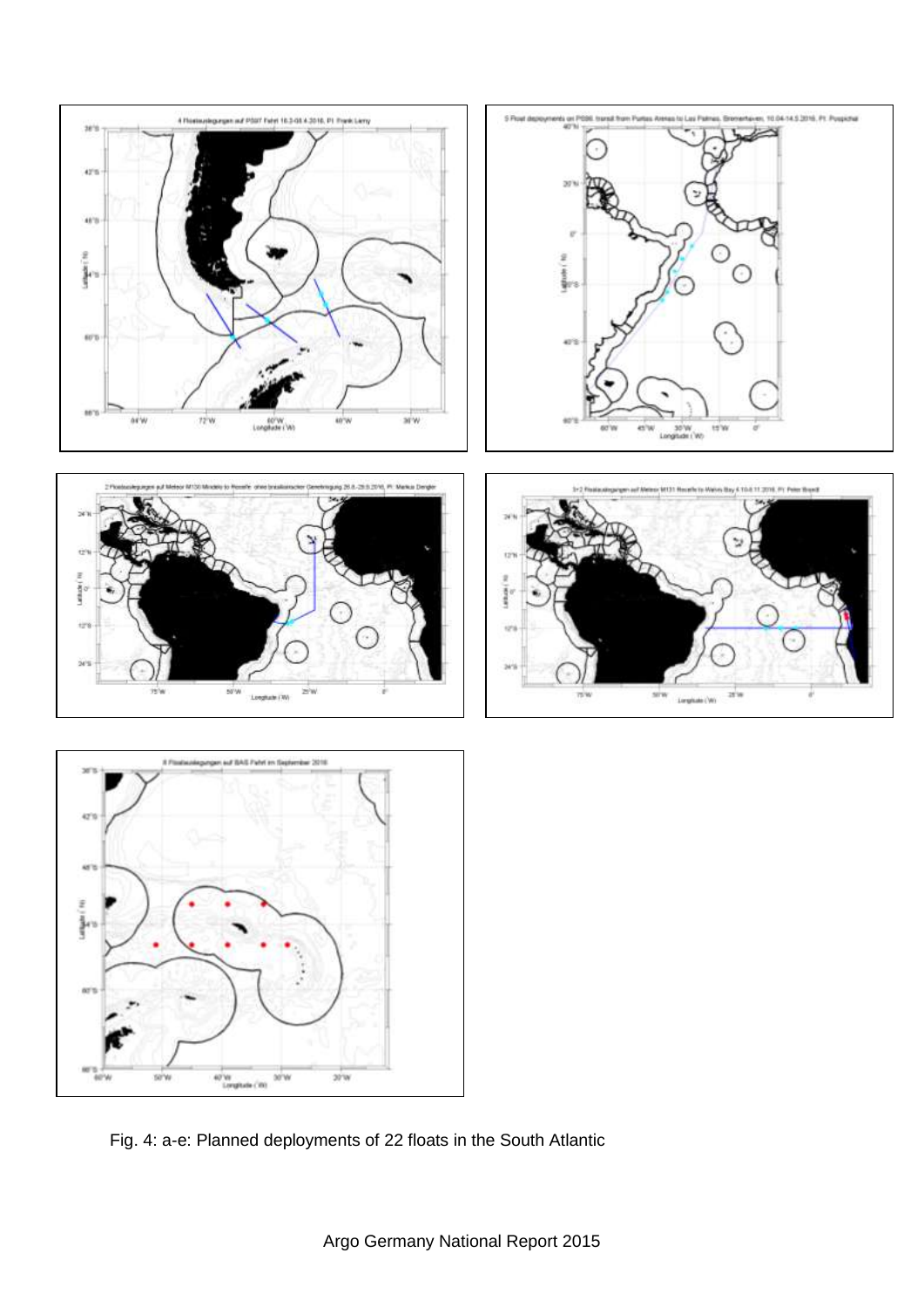

Fig. 5a: Planned deployments of 6 floats by the German Navy in the Indian Ocean.

# **3. Commitments to Argo data management**

#### **Data issued to GTS**

The profiles for all German floats are processed by Coriolis and are distributed on the GTS by way of Meteo-France.

### **Data issued to GDACs after real-time QC**

The real-time data processing for all German floats is performed at the Coriolis Center in France. Data processing follows the procedures set up by the Argo Data Management Team.

#### **Data issued for delayed QC**

The delayed mode processing is distributed between the various German institutions contributing to Argo, depending on their area of expertise. The Alfred-Wegener Institute is responsible for the Southern Ocean and GEOMAR is processing the Pacific floats. BSH is also processing the German/Finnish/Norwegian floats in the Nordic Sea, and is covering the tropical, subtropical and subpolar Atlantic. German floats in the Mediterranean on the other hand are processed by MEDARGO. The sharing of delayed-mode data processing will be continued in the coming years, but BSH will cover all German floats which have not been assigned to a PI. BSH has also adopted some European floats which did not have a DMQC operator assigned to them, such as national Argo programs from the Netherlands, Denmark, Norway, Finland and Poland. All German institutions have been working in close collaboration with Coriolis and delayed mode data have been provided on a 6 monthly basis. Delays in delayed-mode data processing have occurred occasionally due to changes in personal and delay in data transmission in the Southern Ocean due to ice coverage. The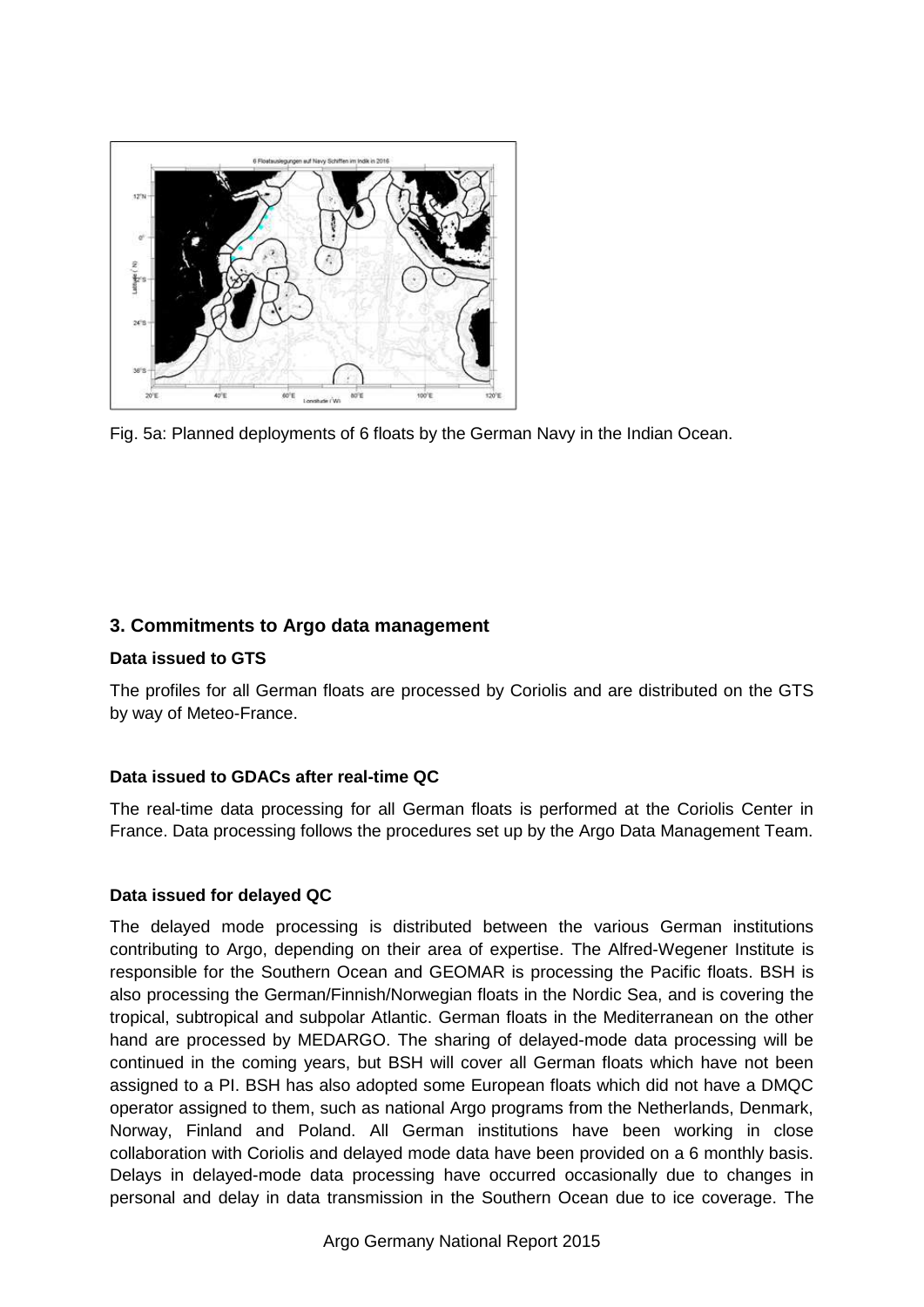processing of the RAFOS information on the under ice floats has yet to be started, it is planned for the second half of 2016. Delayed-mode data processing follows the rules set up by the Data Management Team. The DMQC process is well underway and no major delays have been encountered.

#### **Delayed mode data send to GDACs**

All delayed mode profiles from BSH have been sent to the Coriolis GDAC node. The total number of available profiles from German floats is  $54082$  (February  $24<sup>th</sup>$ , 2016), the number of DM profiles is 44236. The percentage of DM profiles with respect to the total number of profiles is about 87%. Early in 2015 the delayed mode quality control for the Dutch float has been performed by BSH and a 100% of all eligible floats are now available in delayed mode.

# **4. Summary of national research and operational uses of Argo data**

#### **Web pages**

BSH is maintaining the Argo Germany Web site. The URL for the Argo Germany is:

#### <http://www.german-argo.de/>

It provides information about the international Argo Program, German contribution to Argo, Argo array status, data access and deployment plans. It also provides links to the original sources of information.

#### **Statistics of Argo data usage**

Currently no statistics of Argo data usage are available. The German Navy uses Argo data on a regular basis for the operational support of the fleet and uses their liaison officer at BSH to communicate their needs. The SeaDataNet portal uses German Argo data operationally data for the Northwest European Shelf. Argo data are routine assimilated in the GECCO reanalysi, which is used for the initialisation the decadal prediction system MiKlip

Publications based on Argo:

- Czeschel, R., Stramma, L., Weller, R. A. and Fischer, T. (2015) Circulation, eddies, oxygen and nutrient changes in the eastern tropical South Pacific Ocean, *Ocean Science*, 11, pp. 455-470. DOI [10.5194/os-11-455-2015](http://dx.doi.org/10.5194/osd-11-2205-2014).
- Hummels, R., P. Brandt, M. Dengler, J. Fischer, M. Araujo, D. Veleda, and J. V. Durgadoo, Interannual to decadal changes in the western boundary circulation in the Atlantic at 11°S, *Geophys. Res. Lett.*, 42, doi:10.1002/2015GL065254, 2015.
- Karstensen, J., B. Fiedler, F. Schütte, P. Brandt, A. Körtzinger, G. Fischer, R. Zantopp, J. Hahn, M. Visbeck, and D. Wallace, Open ocean dead zones in the tropical North Atlantic Ocean, *Biogeosciences*, 12, 2597-2605, doi:10.5194/bg-12-2597-2015, 2015.
- Meredith, M. P., Mazloff, M., Sallee, J. B., Newman, L., Wahlin, A., Williams, M. J. M., Garabato, A. C. N., Swart, S., Monteiro, P., Mata, M. M. und Schmidtko, S.